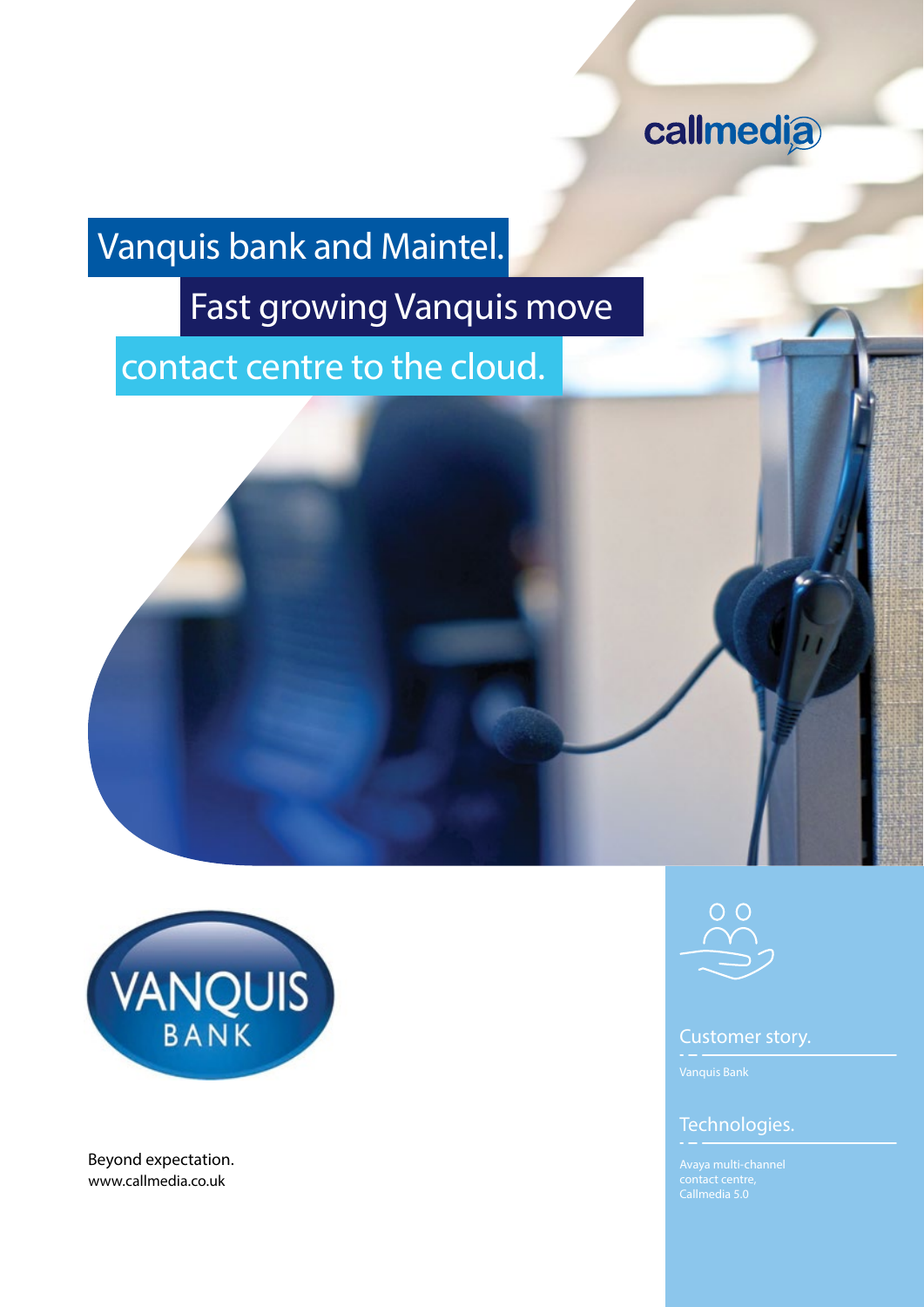# callmedia



## Challenge.

Maintel has been working with Vanquis Bank for over a decade, having deployed the company's first telephony system in 2002.

When the company was founded it only had a handful of agents (around 25) in its single call centre in Chatham. As the company has grown over the years the number of agents has grown significantly too, with over 550 agents now working at four sites in the UK and South Africa.

In 2012 Vanquis was fast-approaching the capacity on its existing telephony system and the company was showing no signs of slowing down.

### Introduction.

The new contact centre deployed by Maintel will meet Vanquis Bank's most ambitious growth ambitions for at least the next five years, with support for upwards of 1,000 extensions and 1,000 telephone lines.

Vanquis Bank is a leading specialist provider of credit cards to people with limited or uneven credit histories. Based in the UK, the Vanquis Card brings the flexibility, consumer protection and convenience of a credit card to this section of the population.

The bank has grown quickly since it was founded in 2002 and now has over 1 million customers in the UK. It is part of the Provident Financial Group.

"We made the decision to upgrade the contact centre system during a time of fast expansion for the company. In contrast to the 20-25 agents we started with in Chatham we were already planning a Bradford call centre that would start with over 100 people and double in size in just a few years. We had to find something that was scalable and would work across multiple locations," commented Adrian Dorey, Telecoms Manager at Vanquis Bank.

The company therefore set about to architect a highly resilient, high-capacity, multi-site contact centre infrastructure that could see the company through its future growth projections and beyond, while not disrupting the working practices and

#### routines of the existing agents.

Dorey explains the need for simplicity in the new contact centre, "We wanted our agents to see absolutely no difference between the call centre phones and their home phone. They should just be able to pick it up and dial as if they were at home. The sophistication of the network needed to be invisible to them."

Due to the strength of the company's existing relationship with Maintel, Vanquis commissioned Maintel to architect the new call centre infrastructure that could keep pace with the growing demands of the company.

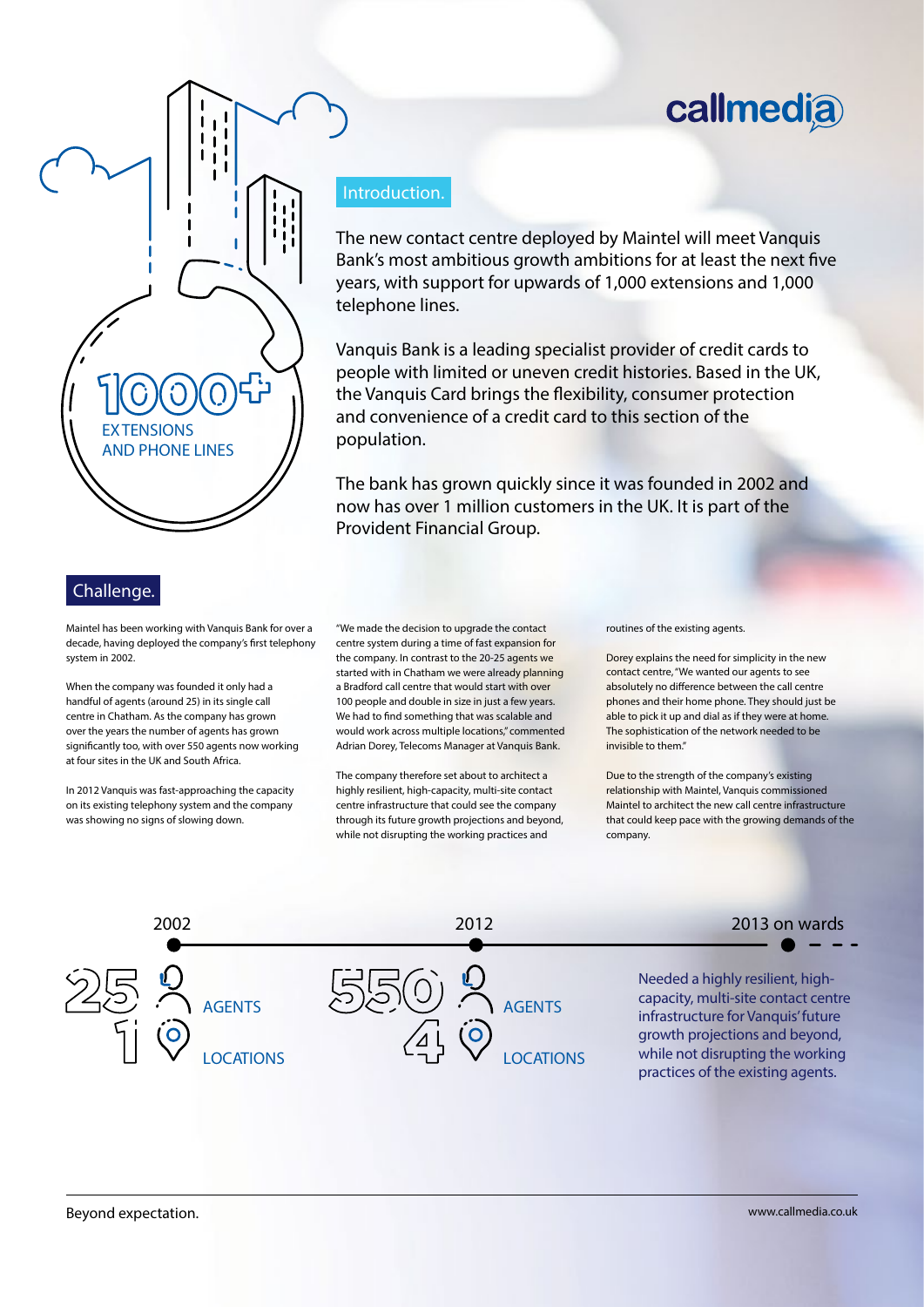## **callmedia**

## Solution.

Maintel proposed a new cloud-based contact centre architecture that would allow the company to continue to expand at a rapid pace across different locations, while adding significantly more resilience.

The project began by migrating the company's core contact centre operations to a centralised data centre in Corsham, giving the company a highly resilient and scalable foundation on which to build the cloud-based contact centre solution. Maintel then deployed an Avaya platform with the Callmedia 5.0 contact centre management application.

Vanquis Bank's contact centre now operates seamlessly across its four locations of Bradford, Chatham, London and South Africa. Location has become irrelevant with new offices simply needing to be "plugged in" when required.

The flexibility of the system gives Vanquis the opportunity to decide what type of call it answers and in which location, with Callmedia helping with queue management. Reflecting the contact centre's location-agnostic design, the queues themselves do not even know if a call is going to be answered in Bradford, Chatham, London or South Africa – they are simply routed to the best location.

### Changing times.

"The flexibility that we have gained since moving to the Avaya/Callmedia solution cannot be understated.

For example in times of change we are now able to move an entire function of our business from London to Chatham in an instant. We can move resources to wherever they need to go. In the event that we have a very snowy Chatham and we only get half of our staff into the building we can put extra resource into South Africa and Bradford. The flexibility is just there for any eventuality. Callmedia just takes a call and delivers it to the best person possible," comments Dorey.

The flexibility of a location-agnostic infrastructure also delivers significant resilience benefits to Vanquis. As an example in one instance when one site suffered from a telephone circuit outage, the Avaya platform was able to redirect all dialling out of another site before the first call was even made.

While the failed lines were restored within 40 minutes, Vanquis eliminated any disruption by holding off migrating back to the usual systems until the end of the shift. As a result not a single call was lost during the shift and the business barely even noticed.

Maintel's engineers are the best I've ever dealt with in the telecoms industry. Over the course of the 10 years I've worked with Maintel we've never had a bad engineer walk into the business. 口口

Adrian Dorey, Telecoms Manager, Vanquis Bank